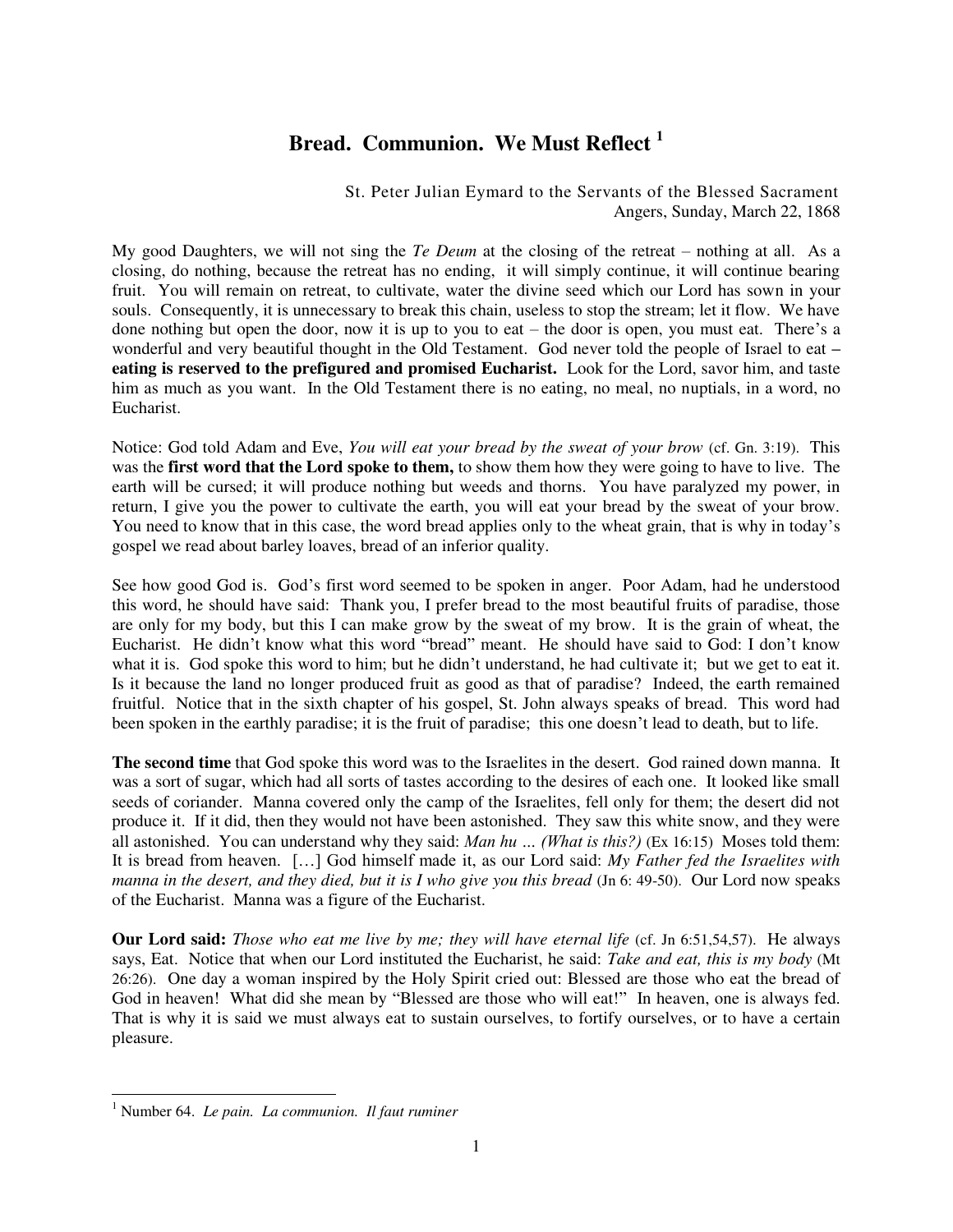Our Lord did for the soul what sensual people do for their bodies. They live only to eat. All they talk about, all they do is for the sake of eating - to satisfy their gluttony. That is why the evil rich man was punished (cf. Lk 16:19-25). His stomach became his God (cf. Ph 3:19). For eating, there is preparation and work; in the Eucharist, there is also preparation and work. The preparation does not concern you; it is the priest who prepares the bread, who consecrates, and the Church who sets the table. She is the daughter of Zion, Wisdom. She sets the table, she invites her friends: *Come, eat my bread, all is ready* (Pr 9:5). God spoke in this way a thousand years before the Eucharist.

**Come with the nuptial robe.** You cannot be received without it, for it is the state of grace. If you don't have the nuptial robe, you cannot come (cf. Mt 22:11,12). Then there is the chewing. The work you do must prepare our Lord's coming to you, this is the work of eating. God made eating pleasant and tasty. Were it not for this, many persons would die of hunger. God, in his goodness, wanted to make eating a pleasure and a stimulant. He only says […] don't make it your goal. […]

In Communion there is also pleasure; it is sweet, delicious, and divine, the delight of God. When he invites us, he always says: *Come, my dove.* He says this in the Song of Songs; to invite the soul, he always uses gentle expressions: *Come, my dove* (cf. Song 2:14). The dove is simple: *Come, my sister* (cf. Song 4:9); no one is afraid of a brother or sister. *Come, my spouse* (cf. Song 4:8), one is not afraid of a spouse. *Enter into my chamber* (cf. Song 2: 4). It's not even a question of mercy, or forgiveness but of the encouragement that comes from his goodness. You must answer our Lord's invitation.

What goodness, what charm! There are voices that charm. Our Lord's words attract and give joy. Do not come merely because he is good and attractive, otherwise you will become your own goal, looking only for your advantage. The manna of paradise is sweet and you would not notice it, like servile persons who pay attention only to sensual pleasure and forget the master who invited them. They end by falling into excess, becoming like a brute. So what should we do? Not to thank the master who invites you is to act like animals. May your eyes be not on the hands, nor on the gifts our Lord gives you, you would be like a beggar. Rather may your eyes be on his heart.

**Eat then! But why?** We eat only to have strength. When we have to make a long journey, we eat a hearty meal, because without food for strength, we will collapse on the way. Our food must be substantial, because the road is long and difficult. Our journey must be smooth as the flight of birds, so then our food must be such as to sustain us, or we will rapidly become weak. Food is the sign of strength, our Lord nourishes us with himself, he who is the strength of God.

Like Elias, we must cross the desert, fleeing the wicked king who wanted to kill him as did Jezebel. He fled to Mount Horeb, to escape the blows of this evil man. Tired, he sat down in the desert, and fell asleep while praying. An angel said to him: *Elias, arise and eat.* He had nothing to eat, but the angel had prepared bread cooked under ashes because he still had a long way to go. Elias arose, ate the bread and slept again. The same angel said to him; *Eat*. This happened three times: *Come now, you are well fortified, arise and go to the mountain of your vision (cf. 1 Kgs 19:5-8). And Elias walked for forty days.* The angel is the priest who prepares this unleavened bread on the mountain of God, so that we can drink and eat. God says to us: You have a very long road to travel, you must take food to give you strength, for you will have to fight many enemies. Our food determines our health, light food forebodes weakness and sickness.

My Daughters, **strength is the first and natural effect of Communion.** People say: It sanctifies us. It is true that it clothes us with the merits of our Lord, yet that's not its primary effect. Its primary effect is to give us strength. We live in our Lord, not to be made happy, since we are not yet in paradise, nor to be sanctified, one should be so beforehand. Before seeing the sun, you will see the moon; you will see the sun again, but the rays are not the sun. The light that we receive is absorbed by a greater light.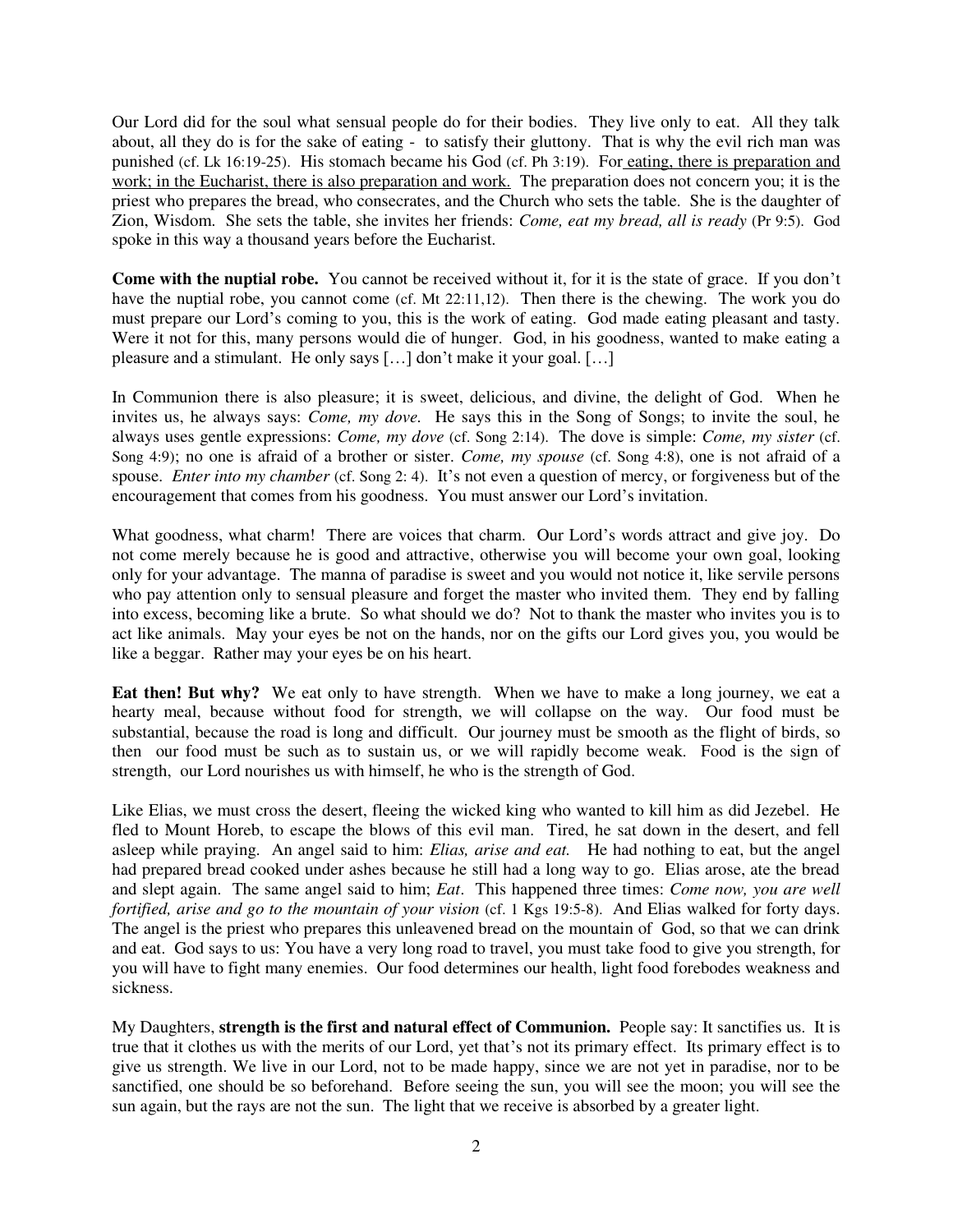**Then our Lord will give us an overflow of his beauty --** a little of the saints' beauty in the next life. He gives us a ray of sunlight. A ray contains all colors except black, since black has no light, all the colors are in the sky. They are only the effect of the sun's rays, a physical effect desired by the Good Lord.

**The Eucharist also gives us virtues.** It is God himself who makes us beautiful when he comes in Communion. If we put a bouquet of flowers before a mirror, it will be clearly reflected. Still, there is a difference. Since our Lord is alive, he will be a living reflection in our soul. Understand me, if you embedded me into yourself, you would have my living image in you; I would be the body in which you are embedded. Behold the soul which mirrors our Lord. How beautiful is the soul which communicates! If you could see how our Lord is shining in it, how lovely it is! Look at a crystal in the sun, how beautiful it is! It's like a lens burning even more brightly than the sun; it can light a fire. It concentrates the rays of the sun.

**The love of our Lord for his Father is a paradise in itself.** Our Lord is very much at home in the person who has received Communion. Such a soul is just too beautiful to be seen by anyone else. Why is that? Otherwise it would be overcome by pride and become powerless. Imagine what would happen, my Daughters, if you could see it. When St. John saw the angel in the Apocalypse, he fell at his feet. The angel cried out, *Do not worship me, I am only your companion, like you, I am but a servant* (cf. Rev 19:10). The soul is even more beautiful, similar to the beauty of our Lord. […] If you could see it, your love for them would be excessive, believing them already in heaven because our Lord resides within them. Imagine the contrast if we could see those who cause our Lord to suffer! I prefer not to see the ones that are beautiful rather than have to look at the others. How good is the Lord! It would be impossible to live on earth together with the wicked. We would be tempted to kill them, especially when they crucify our Lord. What God has done is well done. Let us pray that He may grant such souls the strength to love him.

**Love that is made up of union and devotedness ignites a fire** that is not meant to go out but to consume everything. When you light up a hearth, its flames will absorb and consume everything. One may create a current, but this current will be 100 times stronger after Communion, because after Communion, we have the strength of God himself. In time of need, we will find all the strength necessary to us because in Communion we store up the resources that will be used up during the day. […]

**Normally thanksgiving time is difficult.** [...] Don't expect too much joy from this moment or you will spoil everything. […] You may feel restless and desire to move about. Please be courteous; don't become agitated in our Lord's presence, seeking grace and mercy. – Shouldn't one say something? – Yes, if you stay calmly at his feet but don't get upset or hasty, else later you will say: - Was I guilty of sin? Since our Lord says nothing to me, did I make a bad Communion? – Why get upset? Know how to remain at his feet, for our Lord is quiet […] Communion is a moment of rest.

In fact, my Daughters, [...] remain in quiet peace; in love, calm, and restfulness you will accomplish much. What happens when you sleep? Nothing; but you rest in order to work better afterwards, you wake up cheerfully. Note how the angel lulled Elias into sleep, while he was asleep, the angel brought him food. Three times he did this, so that he would sleep deeply. Only then did the angel command him to walk in strength. Gentleness follows upon the Eucharist; our Lord confers a certain sweetness as he waits for you. We realize that we are stronger than when we did not receive Communion. Just let go of the self, that constant ego, and concentrate only on our Lord. This is what you must do at the time of Communion.

[…]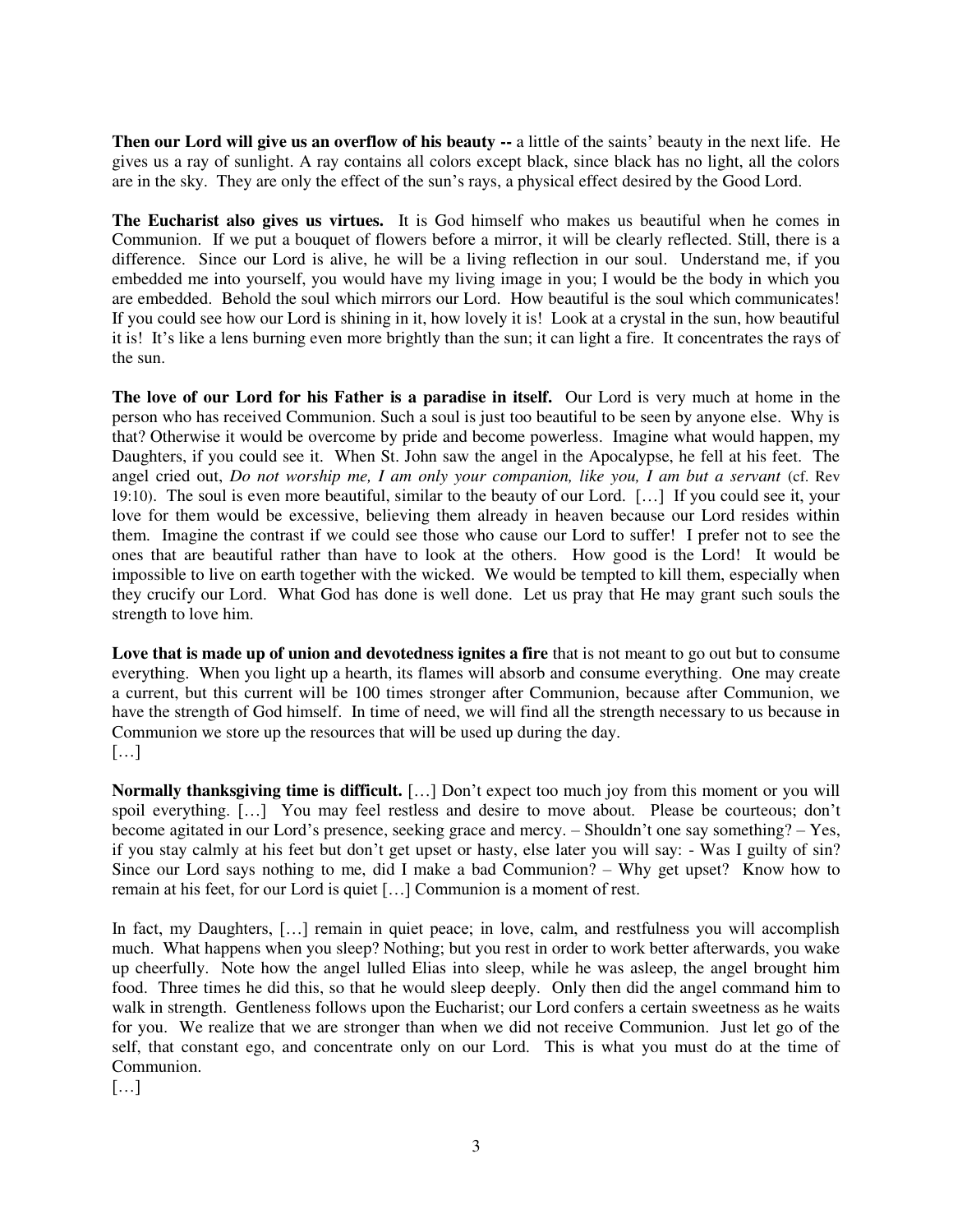What can I tell you? You must always reflect; you will find ever new sweetness. Here you are on retreat. It has begun; it will finish, or rather continue. All its graces will come back to you in due time. God has his moments of grace, he will make you recall a thought that you didn't even notice. You will reflect upon it, you will feed on it, you will be well nourished. It's good to take our Lord in Communion, but he must be eaten, incorporated into oneself, reflected upon. Look at what our Lord said at the Last Supper: *If you remain in me and my words remain in you*, reflect upon them, digest them, *whatever you want will be done* (cf. Jn. 15:7). How will this take place? Look at the Blessed Virgin: *And Mary kept all these things in her heart* (cf. Lk. 2:19,51), that is to say, to ponder them as if to see and savor them in her heart, if you wish, because the word of God is life, to be laid hold of.

**Reflect then, as Mary did**. You want to read much, reflect a lot, but go slowly. You are reflective creatures whom God has chosen, whom he himself wants to nourish. Piety which always wants to act, do much work, is not real piety. It's a fever that leads to continual indigestion. Notice that the more a soul approaches our Lord, the more it is nourished – one word is sufficient. Why? Because she finds everything there. It's very little, but as it is divine nourishment it dilates the soul. […] That's why the soul which always reflects upon this word of God has an intrinsic, inexhaustible supply. Paradise never comes to an end. God never shows himself completely; he shows one beauty after another, that is enough.

Now, what resolution have you taken in the retreat? There's a Christian resolution and a religious resolution. Take a Christian one that can be seen from the exterior. If not, check fidelity to the Rule. What about the interior attraction? What brought you joy during the retreat, what thought? This is the one. You will understand the attraction of our Lord more by taste, and by peace, than by movement and restlessness. […] Don't choose what leaves you centered on self, towards sorrow for evil, but what will refresh your soul, to what will lead you to God, who is life.

**Behold the great principle: you must live by God rather than by the means that lead to him.** We must live by him, by his goodness; even if we have sinned, we must live by his goodness, by his mercy. One of the great missions of the apostolate is to nourish souls, this is our mission. Know well then, my Daughters, that what mortifies you also corrects you. You will crucify yourself more through love than through penance. Notice that health is strengthened more by gentle medicines than by bitter ones.

Finally, my Daughters, eat the good bread of God, the bread of the Eucharist and nourish yourselves with it. Then you will no longer hunger for creatures or for anything that is not God. This is the grace I wish for you.